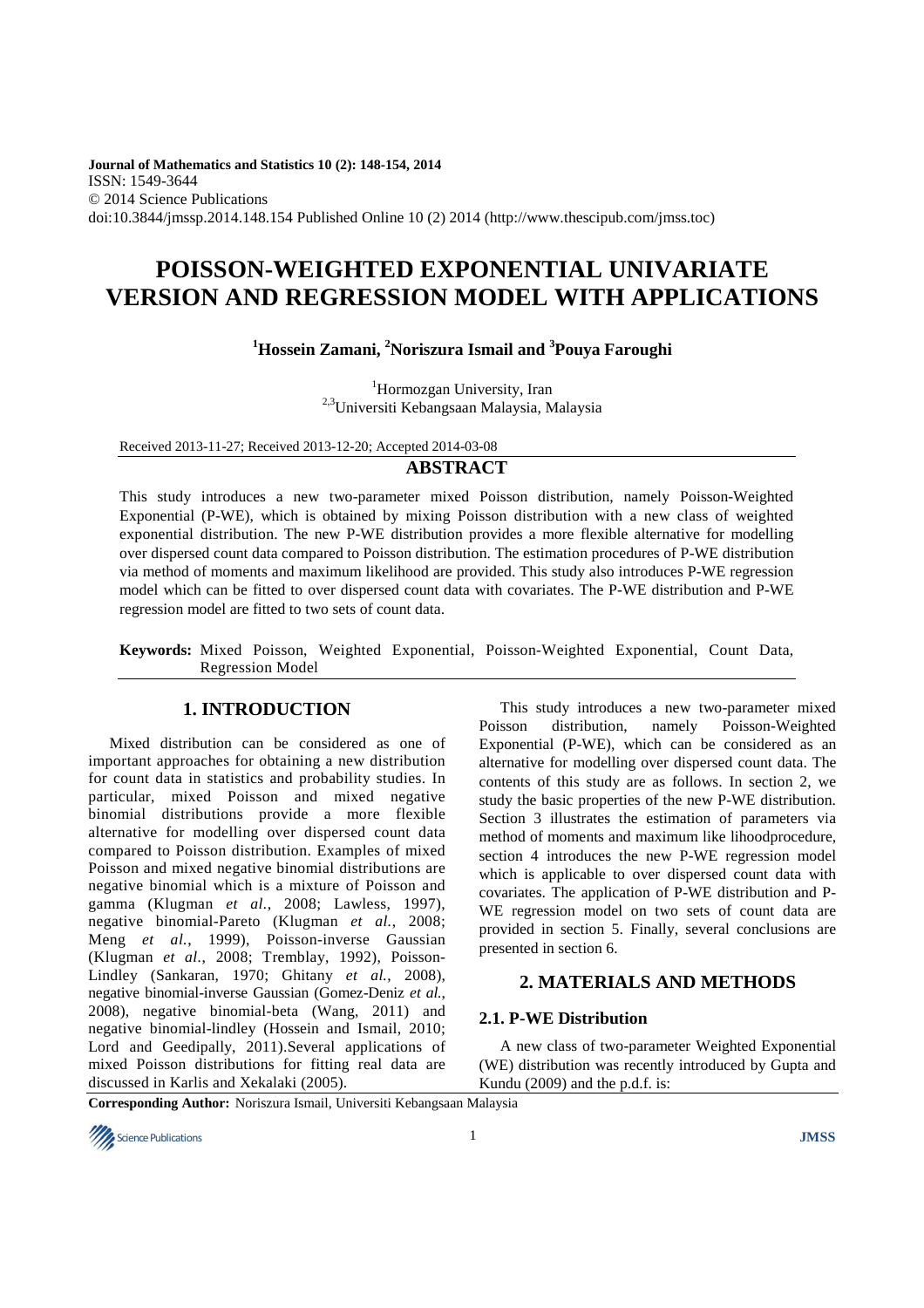$$
f(x;\alpha,\beta)=\frac{\alpha+1}{\alpha}\beta e^{-\beta x}(1-e^{-\alpha\beta x}),\quad \ \ x>0,\ \ \alpha,\beta>0
$$

where, is the shape parameter and the scale parameter new WE distribution, which was obtained froman idea suggested by Azzalini (1985) who introduced a shape parameter for several symmetric distributions, was proposed by Gupta and Kundu (2009) who introduced a shape parameter to exponential distribution which belongs to non-symmetric distributions. In several cases, the new WE distribution provides better fit than weibull, gamma or generalized exponential distributions. The new WE distribution can also be represented as a sum of two independent exponential distributions.

Assume that the conditional random variable  $X|\lambda$  is Poisson distributed with p.m.f.,:

$$
Pr(X = x | \lambda) = \frac{e^{-\lambda} \lambda^{x}}{x!}, \quad x = 0, 1
$$

And the random variable  $\Lambda$ is distributed as WE with p.d.f.:

$$
u(\lambda) = \frac{\alpha + 1}{\alpha} \beta e^{-\beta \lambda} (1 - e^{-\alpha \beta \lambda}), \quad \lambda > 0, \alpha, \beta > 0
$$

The p.m.f. of P-WE distribution is Equation (1):

$$
Pr(X = x) = \frac{(\alpha + 1)\beta}{\alpha} [(\beta + 1)^{-(x+1)}-(\alpha\beta + \beta + 1)^{-(x+1)}], \qquad x = 0,1
$$
 (1)

The m.g.f. of P-WE distribution is Equation (2):

$$
M_{x}(t) = \sum_{x=0}^{\infty} e^{tx} \frac{(\alpha+1)\beta}{\alpha} ((\beta+1)^{-(x+1)} - (\alpha\beta+\beta+1)^{-(x+1)})
$$

$$
= \left(\frac{\beta}{\beta+1} \right) \left(\frac{\alpha\beta+\beta}{\alpha\beta+\beta+1} - \frac{1}{\alpha\beta+\beta+1}e^{t}\right) (2)
$$

Which is equivalent to the sum of two geometric distributions, each with probability  $\frac{P}{\beta+1}$ β  $\frac{\beta}{\beta+1}$  and  $\frac{\alpha\beta+\beta}{\alpha\beta+\beta+1}$ αβ + β  $\frac{\alpha p + p}{\alpha \beta + \beta + 1}$ . Therefore, P-WE distribution can be represented,  $X =$  $Y + Z$ , where  $Y \sim Ge \left( \frac{P}{\beta + 1} \right)$  $\left(\frac{\beta}{\beta+1}\right)$  and  $Z \sim \text{Ge}\left(\frac{\alpha\beta+\beta}{\alpha\beta+\beta+1}\right)$ 

Since the P-WE distribution is a convolution of two geometric distributions, it is a special case of a

**Science Publications JMSS JMSS JMSS** 

general family of distributions examined by Kemp (1979) involving convolutions of binomial and pseudo-binomial variables. Several models from this family of distributions, such as Non-central Negative Binomial (NNB), Generalized Non-central Negative Binomial (GNNB) and Binomial-Binomial (BB) distributions, were discussed in more details in Kemp (1979) and Ong (1995).

The mean and variance are easier to be obtained by using  $M_X$  (t). The mean and variance respectively are Equation (3 and 4):

$$
\mu = E(X) = \frac{1}{\beta} \left( 1 + \frac{1}{\alpha + 1} \right) \tag{3}
$$

And:

$$
\sigma^2 = \frac{1}{\beta} \left( 1 + \frac{1}{\alpha + 1} \right) + \frac{1}{\beta^2} \left( 1 + \frac{1}{(\alpha + 1)^2} \right) \tag{4}
$$

Since  $\alpha > 0$ , this condition implies that <sup>2</sup> =  $\mu + \frac{\alpha^2 + 2\alpha + 2}{\alpha^2 + 4\alpha + 4} \mu^2$  $4\alpha + 4$  $\sigma^2 = \mu + \frac{\alpha^2 + 2\alpha + 2}{\alpha^2 + 4\alpha + 4}\mu^2$  or  $\sigma^2 = \mu(1 + \alpha\mu)$ , where 0.5 <  $\alpha$  < 1 is the dispersion index.

The coefficient of variation is  
\n
$$
CV = \frac{\sigma}{\mu} = \frac{\sqrt{(\beta + 1)(\alpha + 1)^2 + \beta(\alpha + 1) + 1}}{\alpha + 2},
$$
 where the range is  
\n
$$
1/\sqrt{2} < CV < \infty.
$$
 The skewness is given by  
\n
$$
\gamma_1 = \frac{\mu_3}{\sigma^3} = \frac{(\beta^2 + 3\beta + 2)(\alpha + 1)^3 + \beta^2(\alpha + 1)^2 + 3\beta(\alpha + 1) + 2}{[(\beta + 1)(\alpha + 1)^2 + \beta(\alpha + 1) + 1]^{\frac{3}{2}}}.
$$

**Figure 1 and 2** show the coefficient of variation and skewness of P-WE distribution as functions of  $z =$ g ( $x = \alpha$ ,  $y = \beta$ ). **Figure 3-6** show several examples of p.m.f. of P-WE distribution, indicating that the distribution can be considered as an alternative for over dispersed count data.

#### **2.2. Parameter Estimation: Method of Moment Estimators**

Assume that  $x_1, x_2, \ldots, x_n$  are sample data of size n distributed as P-WE with p.m.f. (1). The Method of Moment (MM) estimators of  $\alpha$  and  $\beta$  can be obtained by equating the sample and theoretical moments  $1\frac{n}{2}$  $1 - \sum_{i}$  $m_1 = \frac{1}{2} \sum x$  $=-\sum x_i$  and  $1\frac{n}{2}$  $\lambda^2$ 2  $\sim$   $\sqrt{a_i}$  $m_2 = \frac{1}{2} \sum_{i=1}^n (x_i - \overline{x})$  $=\frac{1}{2}\sum_{i=1}^{n}(x_i -$ 

$$
n_1 = \frac{1}{n} \sum_{i=1}^{n} x_i
$$
 and  $m_2 = \frac{1}{n} \sum_{i=1}^{n} (x_i - \overline{x})$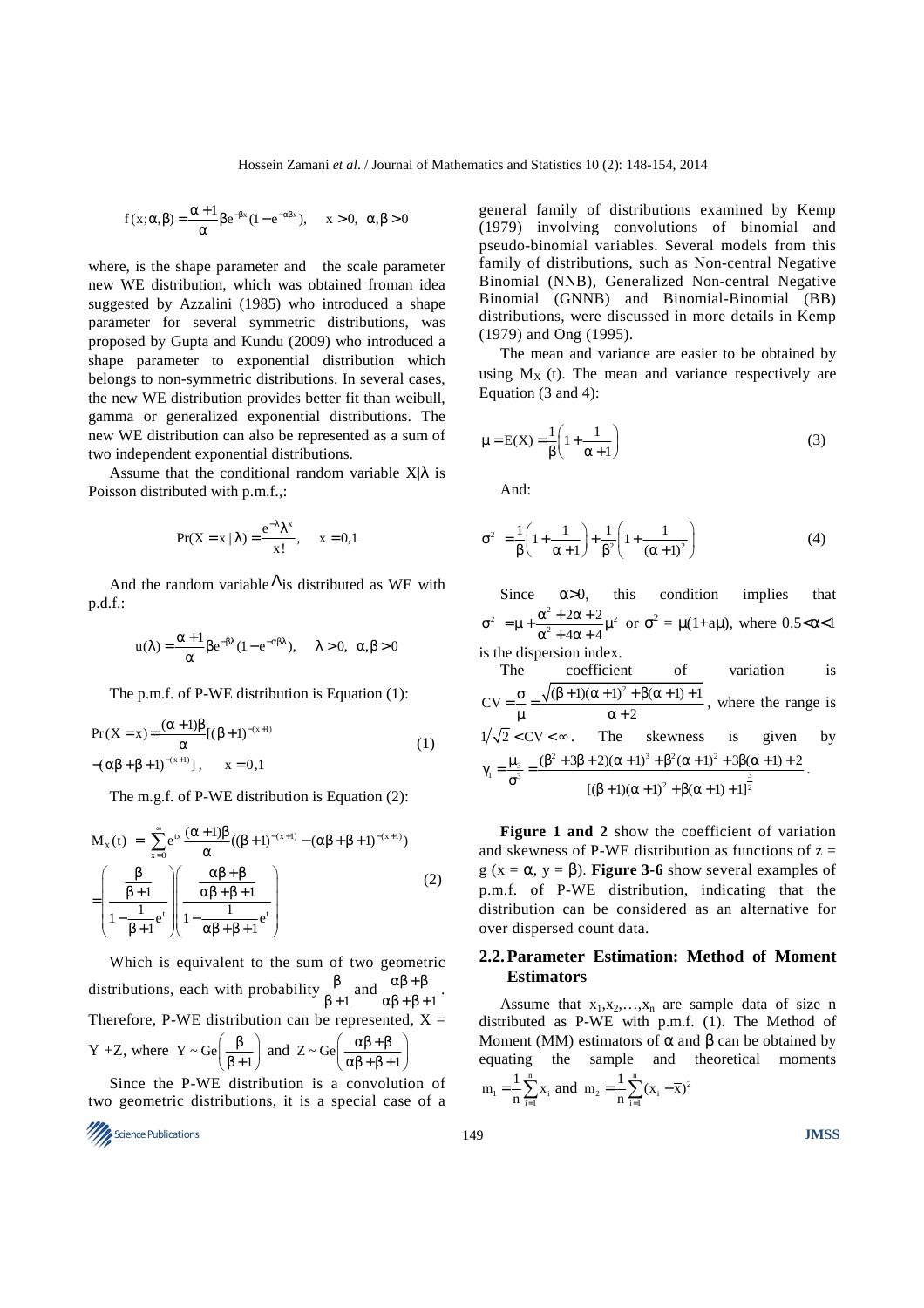

Hossein Zamani *et al*. / Journal of Mathematics and Statistics 10 (2): 148-154, 2014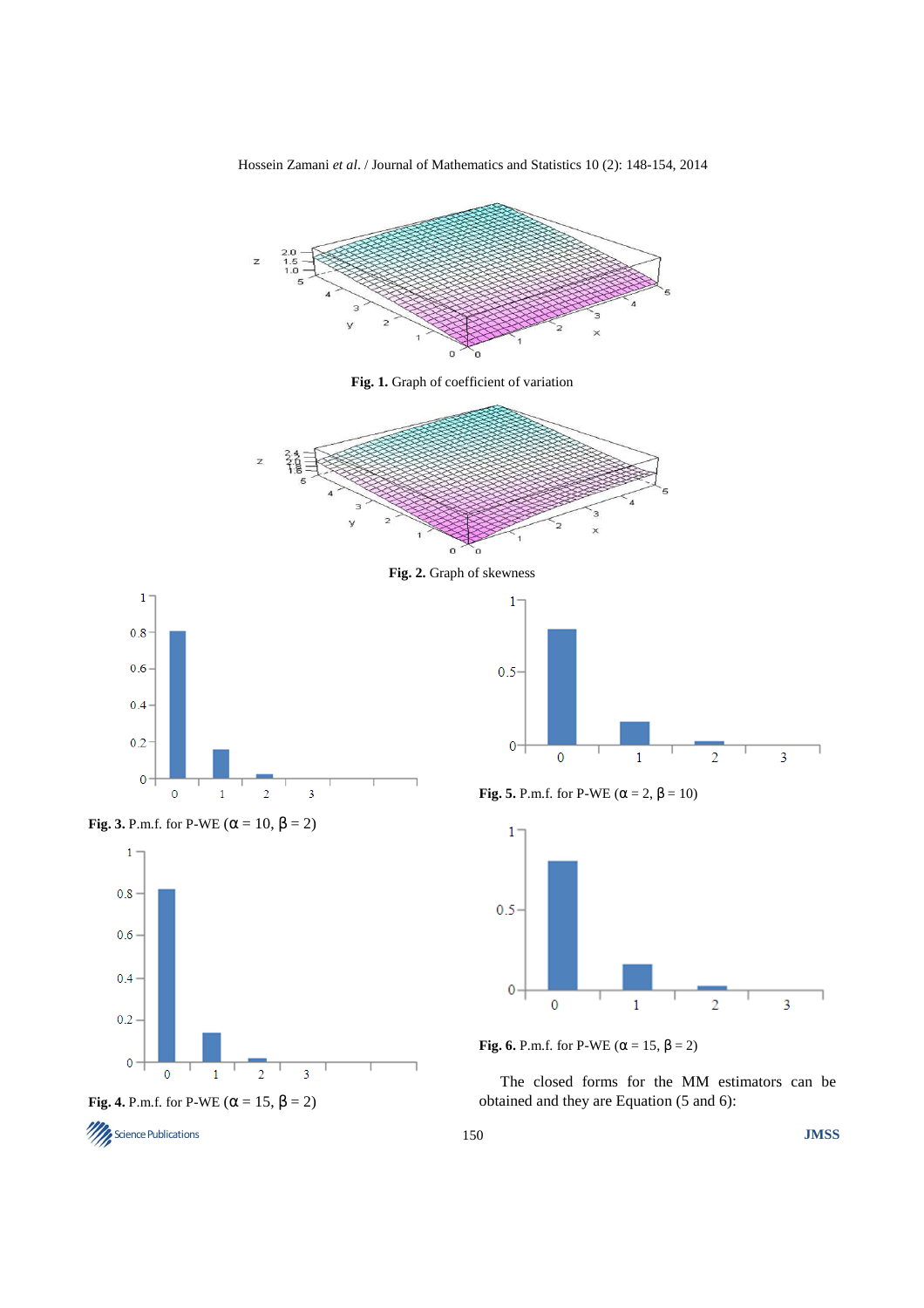$$
\tilde{\beta} = \frac{-m_1 + \sqrt{2m_2 - 2m_1 - m_1^2}}{m_2 - m_1 - m_1^2}
$$
\n(5)

And:

$$
m_2 = m_1 + am_1^2 \tag{6}
$$

Condition  $\tilde{\alpha} > 0$  in (4) requires  $m_2 = m_1 + am_1^2$ , where 0.5 < α < 1. Therefore, the MM estimator  $\tilde{\beta}$  can be calculated from (5) if and only if  $m_2 = m_1 + am_1^2$ , where  $0.5 < \alpha < 1$ .

## **2.3. Parameter Estimation: Maximum Likelihood Estimators**

The log-likelihood of P-WE distribution is:

$$
\ln L(\alpha, \beta) = \ell(\alpha, \beta) = n \ln (\alpha + 1) - n \ln \alpha + n \ln \beta
$$
  
+ 
$$
\sum_{i=1}^{n} \ln((\beta + 1)^{-(x_i + 1)} - (\alpha \beta + \beta + 1)^{-(x_i + 1)}).
$$

By taking the partial derivatives with respect to  $\alpha$  and β and equating them to zero, we obtain:

$$
\begin{aligned} &\frac{\partial}{\partial\alpha}\ell(\alpha,\beta)=\frac{n}{\alpha+1}-\frac{n}{\alpha}\\ +&\beta\sum_{i=1}^n\frac{(x_i+1)(\alpha\beta+\beta+1)^{-(x_i+2)}}{(\beta+1)^{-(x_i+1)}-(\alpha\beta+\beta+1)^{-(x_i+1)}}=0\end{aligned}
$$

And:

$$
\frac{\partial}{\partial \beta} \ell(\alpha, \beta) = \frac{n}{\beta}
$$
  
-
$$
\sum_{i=1}^{n} \frac{(x_i + 1)((\beta + 1)^{-(x_i + 2)} - (\alpha + 1)(\alpha \beta + \beta + 1)^{-(x_i + 2)})}{(\beta + 1)^{-(x_i + 1)} - (\alpha \beta + \beta + 1)^{-(x_i + 1)}} = 0
$$

where, the Maximum Likelihood (ML) estimators can be solved numerically using MM estimators as initial values.

## **2.4. P-WE Regression Model**

The new P-WE regression model can be derived using different parameterization of P-WE distribution.



Let  $\alpha = v-1$  and i  $1 + v$ v  $\beta = \frac{1 + v}{v \mu_i}$ . The p.m.f. of P-WE distribution can be reparameterized as Equation (7):

$$
Pr(Y_i = y_i; \mu_i, v)
$$
  
=  $\frac{1 + v}{\mu_i(v-1)} \left( \left( 1 + \frac{1 + v}{v\mu_i} \right)^{-(y_i+1)} - \left( 1 + \frac{1 + v}{\mu_i} \right)^{-(y_i+1)} \right)$ , (7)  
 $y_i = 0, 1, 2$ 

With mean  $E(Y_i)$  = and variance  $Var(Y_i) = \mu_i + \frac{1 + v^2}{(1 + v)^2} \mu_i^2$  $= \mu_i + \frac{1 + v^2}{(1 + v)^2} \mu_i^2$ , where  $v > 1$  and  $\mu_i > 0$ .

The covariates can be incorporated via a log link function,  $E(Y_i) = \mu_i = e_i \exp(x_i^T \beta)$ , where  $e_i$  denotes the exposure,  $x_i$  the vector of covariates and  $\beta$  the vector of regression parameters. Hence, the log likelihood of P-WE regression model is:

$$
\log L(y_i; \beta, v) = \log(1+v) - \log(\mu_i) - \log(v-1)
$$
  

$$
\sum_{i} + \log \left( \left( 1 + \frac{1+v}{v\mu_i} \right)^{-(y_i+1)} - \left( 1 + \frac{1+v}{\mu_i} \right)^{-(y_i+1)} \right)
$$

The ML estimators of  $\beta$  and  $\nu$  can be obtained by maximizing the log likelihood.

The new P-WE regression model can be compared with other regression models for count data with covariates such as Poisson, Negative Binomial (NB) and Generalized Poisson (GP). In actuarial literature as well as insurance practice, Poisson regression model has been widely used for modeling claim count data. As examples, (Nasr-Esfahani *et al.*, 1990; Renshaw *et al*., 1994) respectively fitted Poisson regression model to two different sets of U.K. motor claim count data.

For handling over dispersion, several regression models such as NB and GP have been suggested. Several parameterizations have been performed for NB regression models and the two well known models, referred asNB-1 and NB-2 in Greene (2008), have been developed and applied (Cameron and Trivedi, 1986; Lawless, 1987; Ismail and Jemain, 2007; Zulkifli *et al*., 2013). Several parameterizations have also been performed for GP regression models and the two well known models, referred as GP-1 and GP-2 in Yang *et al.* (2009), have been developed and applied (Consul, 1989; Ismail and Jemain, 2007; Ismail and Zamani, 2013).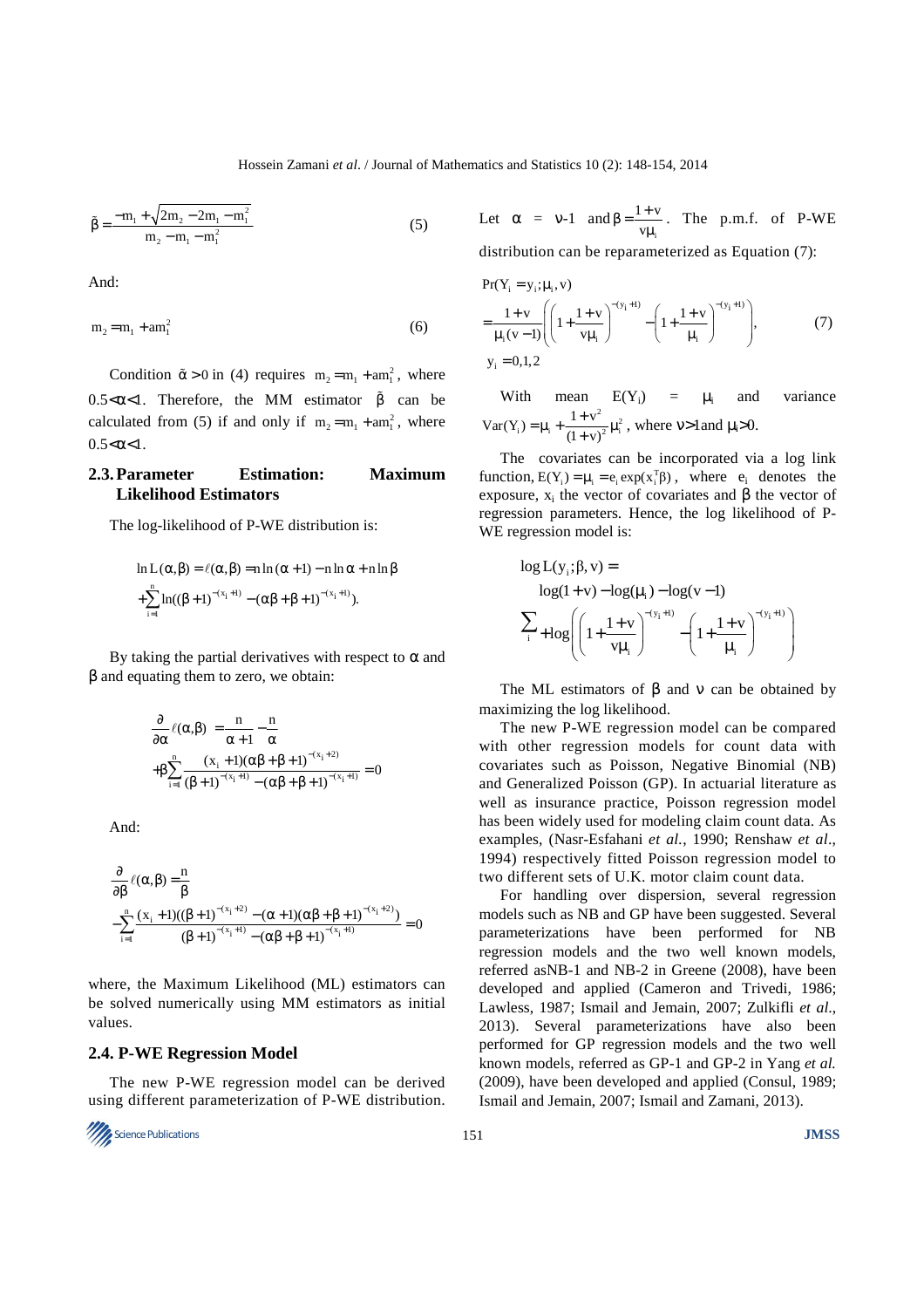# **3. RESULTS**

## **Example 1**

An insurance count data from Belgium in year 1993 is considered (Denuit, 1997) for fitting Poisson, NB and P-WE distributions, using both ML and MM estimation procedures. It should be noted that the MM estimators of P-WE distribution can be calculated using closed formulas (5 and 6) as long as  $m_2^2 = m_1 + am_1^2$ , where 0.5< $\alpha$ <1. Based on the sample data,  $m_1 = 0.1057$  and  $m_2 = 0.1149$ , so that  $a = 0.8211$ . The chi-square and log likelihood are considered as comparison criteria. **Table 1** provides the observed values, fitted values, estimated parameters, chisquare and log likelihood.

The results show that the PWE-MLE provides the largest log likelihood and the smallest chi-square. Even though the NB distribution is a strong competitor, the P-WE distribution provides better performances because the log likelihood of PWE-MLE is larger than NB-MLE and the chi-square of PWE-MM is smaller than NB-MM.

#### **Example** 2

The US National Medical Expenditure Survey 1987/88 (NMES) data from Deb and Trivedi (1997) is considered. The NMES data was used to model the demand for medical care, captured by the number of

**Table 1.** Observed and fitted values (example 1)

physician office visit and the number of hospital outpatient visit. For an illustration purpose, we use only the first 2000 data for fitting the regression models. Our response variable is number of physician visit (OFP) and the covariates are the number of Hospital Stays (HOSP), self-perceived health status (POORHLTH and EXCLHLTH), number of chronic conditions (NUMCHRON), gender (MALE), number of years of education (SCHOOL) and private insurance indicator (PRIVINS). **Table 2** shows the mean and standard deviation of the selected variables, whereas **Table 3** shows the parameter estimates, standard errors and t-ratios for the fitted models.

The results show that the regression parameters for all models have similar estimates. As expected, NB-2, GP-2 and P-WE regression models provide similar inferences for the regression parameters where the absolute value of t-ratios are smaller than Poisson regression model. Comparison between the standard errors of regression parameters of NB-2, GP-2 and P-WE regression models indicate that the standard errors of NB-2 and P-WE models are equal or smaller than GP-2 model, with the exception of regression variable EXCLHLTH. Based on the log likelihood, AIC and BIC, the P-WE regression model is the best model for fitting the US NMES count data.

| No. of accidents<br>Frequency |       | Poisson                  | NB-ML              | $NB-MM$              | <b>PWE-MLE</b>          | <b>PWE-MM</b>             |  |
|-------------------------------|-------|--------------------------|--------------------|----------------------|-------------------------|---------------------------|--|
| $\mathbf{0}$                  | 57178 | 56949.52                 | 57185.53           | 57197.08             | 57180.20                | 57195.95                  |  |
|                               | 5617  | 6019.80                  | 5583.45            | 5563.16              | 5592.08                 | 5566.27                   |  |
| 2                             | 446   | 318.16                   | 485.86             | 492.69               | 482.14                  | 490.05                    |  |
| 3                             | 50    | $= 11.51$                | $= 43.87$          | $= 46.37$            | $= 44.27$               | $= 46.37$                 |  |
| $\overline{4}$                | 8     |                          |                    |                      |                         |                           |  |
| Parameters                    |       | $\hat{\lambda} = 0.1057$ | $\hat{r} = 1.2780$ | $\tilde{r} = 1.2179$ | $\hat{\alpha} = 5.7736$ | $\tilde{\alpha} = 8.0683$ |  |
|                               |       |                          | $\hat{p} = 0.9236$ | $\tilde{p} = 0.9201$ | $\hat{\beta} = 10.8518$ | $\tilde{\beta} = 10.5035$ |  |
| Chi-square                    |       | 267.011                  | 8.02               | 8.23                 | 7.08                    | 7.34                      |  |
| Log likelihood                |       | $-22150.54$              | $-22064.31$        |                      | $-22063.76$             |                           |  |

| Table 2. Descriptive summary (example 2) |  |
|------------------------------------------|--|
|------------------------------------------|--|

| Variable        | Measurement                                           | Mean   | Stddev |
|-----------------|-------------------------------------------------------|--------|--------|
| <b>OFP</b>      | Number of physician visit                             | 6.046  | 7.561  |
| <b>HOSP</b>     | Number of hospital stays                              | 0.297  | 0.716  |
| <b>POORHLTH</b> | Self-perceived health status; poor = 1, else = 0      | 0.130  | 0.336  |
| <b>EXCLHLTH</b> | Self-perceived health status; excellent=1, else = $0$ | 0.071  | 0.257  |
| <b>NUMCHRON</b> | Number of chronic conditions                          | 1.533  | 1.337  |
| MALE            | Gender; male = 1, else = $0$                          | 0.408  | 0.491  |
| <b>SCHOOL</b>   | Number of years of education                          | 10.355 | 3.640  |
| <b>PRIVINS</b>  | Private insurance indicator, yes = 1, no = 0          | 0.794  | 0.405  |

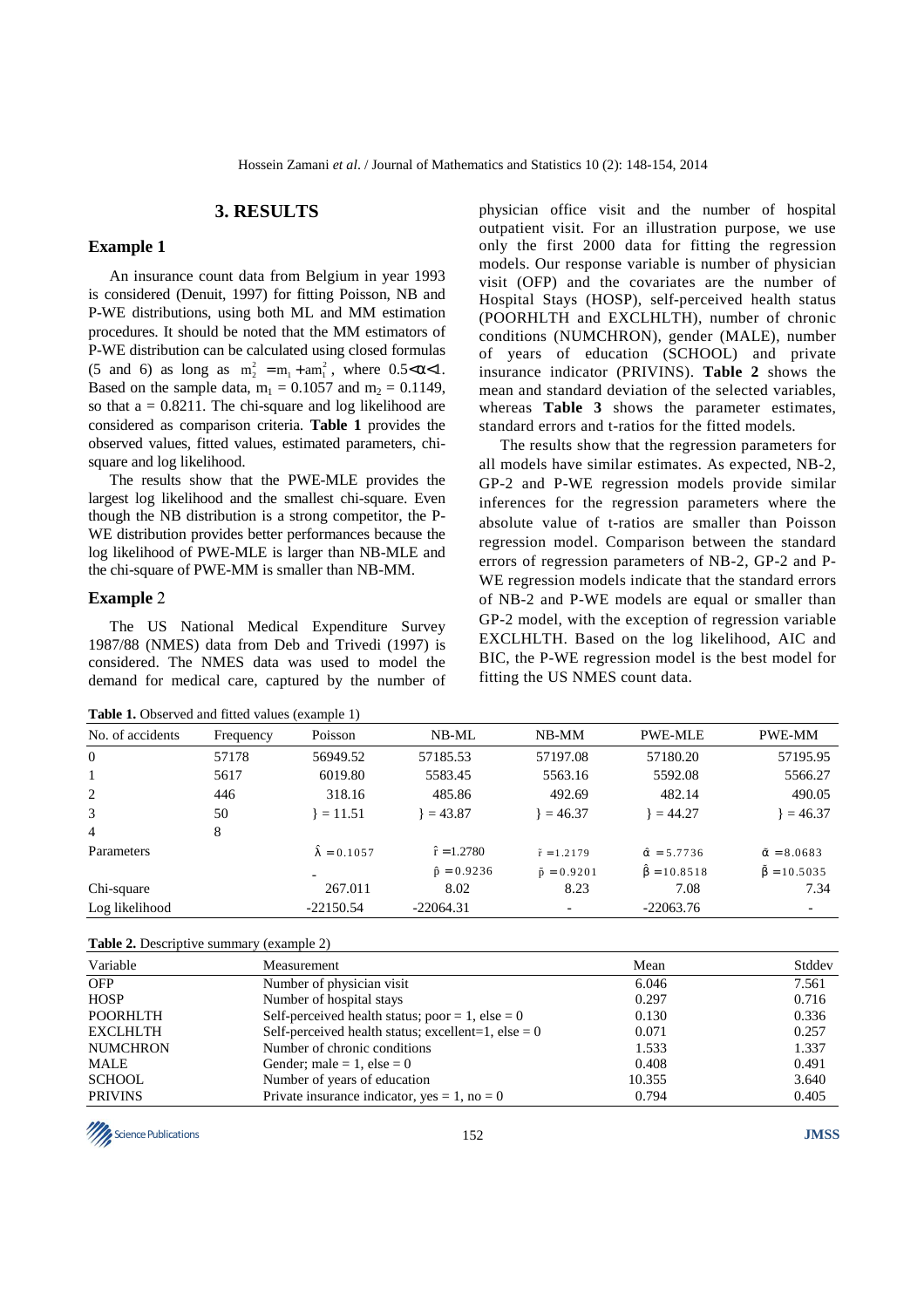Hossein Zamani *et al*. / Journal of Mathematics and Statistics 10 (2): 148-154, 2014

| Parameter       | Poisson     |                        |                          | $NB-2$   |                             |         | $GP-2$   |                                |             | P-WE     |       |         |  |
|-----------------|-------------|------------------------|--------------------------|----------|-----------------------------|---------|----------|--------------------------------|-------------|----------|-------|---------|--|
|                 |             |                        |                          |          | --------------------------- |         |          | ------------------------------ |             |          |       |         |  |
|                 | est.        | s.e.                   | t-ratio                  | est.     | s.e.                        | t-ratio | est.     | s.e.                           | t-ratio     | est.     | s.e.  | t-ratio |  |
| Intercept       | 0.99        | 0.04                   | 27.51                    | 0.88     | 0.09                        | 10.17   | 0.82     | 0.09                           | 09.12       | 0.86     | 0.09  | 9.91    |  |
| <b>HOSP</b>     | 0.19        | 0.01                   | 20.39                    | 0.24     | 0.03                        | 7.14    | 0.28     | 0.04                           | 06.22       | 0.24     | 0.03  | 7.20    |  |
| <b>POORHLTH</b> | 0.21        | 0.03                   | 8.28                     | 0.31     | 0.07                        | 4.32    | 0.39     | 0.09                           | 04.53       | 0.30     | 0.07  | 4.21    |  |
| <b>EXCLHLTH</b> | $-0.21$     | 0.04                   | $-4.84$                  | $-0.18$  | 0.10                        | $-1.92$ | $-0.17$  | 0.09                           | $-1.80$     | $-0.19$  | 0.10  | $-1.96$ |  |
| <b>NUMCHRON</b> | 0.16        | 0.01                   | 24.48                    | 0.19     | 0.02                        | 10.04   | 0.20     | 0.02                           | 09.54       | 0.20     | 0.02  | 10.44   |  |
| <b>MALE</b>     | $-0.10$     | 0.02                   | $-5.31$                  | $-0.12$  | 0.05                        | $-2.52$ | $-0.13$  | 0.05                           | $-2.54$     | $-0.12$  | 0.05  | $-2.59$ |  |
| <b>SCHOOL</b>   | 0.03        | 0.00                   | 12.19                    | 0.04     | 0.01                        | 5.29    | 0.04     | 0.01                           | 05.29       | 0.04     | 0.01  | 5.37    |  |
| <b>PRIVINS</b>  | 0.15        | 0.02                   | 5.85                     | 0.14     | 0.06                        | 2.28    | 0.15     | 0.07                           | 02.27       | 0.16     | 0.06  | 2.65    |  |
| Dispersion      | ۰           |                        | $\overline{\phantom{a}}$ | $a =$    | 0.04                        | 25.03   | $a =$    | 0.01                           | 30.08       | $v =$    | 5.36  | 3.05    |  |
|                 |             |                        |                          | 0.90     |                             |         | 0.28     |                                |             |          | 16.37 |         |  |
| Log likelihood  |             | $-8813.74$<br>5607.195 |                          |          | $-5614.72$                  |         |          |                                | 5604.688    |          |       |         |  |
| AIC             | $-17611.48$ | 11196.39               |                          |          | $-11211.44$                 |         |          |                                | $-11191.38$ |          |       |         |  |
| BIC             | $-17566.67$ |                        |                          | 11145.98 |                             |         | 11161.03 |                                |             | 11140.97 |       |         |  |

**Table 3.** Poisson, NB-2, GP-2 and P-WE regression models (example 2)

## **4. CONCLUSION**

This study has introduced a new two-parameter mixed Poisson distribution, namely Poisson-Weighted Exponential (P-WE), which is obtained by mixing Poisson distribution with a new class of weighted exponential distribution. The P-WE distribution is suitable for over dispersed count data with variance  $\sigma^2 = \mu + a \mu^2$ , 0.5< $\alpha$ <1.

Besides the univariate version, the regression model of P-WE distribution with mean E  $(Y_i) = \mu_I$  and variance

 $Var(Y_i) = \mu_i + \frac{1 + v^2}{(1 + v)^2} \mu_i^2$  $= \mu_i + \frac{1 + v^2}{(1 + v)^2} \mu_i^2$ ,  $v > 1$ ,  $\mu_i > 0$ , has been derived.

For numerical illustrations, P-WE distribution was fitted using MM and ML estimation procedures to an insurance count data and the results were compared to MM and ML estimators of Poisson and NB distributions. Based on chi-square and log likelihood, the P-WE MLE provide the largest log likelihood and the smallest chisquare. Considering the straight forward manner of obtaining the MM estimators using closed formulas, the P-WE distribution can be considered as an alternative for fitting over dispered count data.

The P-WE regression model was fitted to the US NMES data. The regression model was compared to Poisson, NB-2 and GP-2 regression models and based on the log likelihood, AIC and BIC, the P-WE regression is the best model for fitting this data. Therefore, the P-WE regression model can also be considered as an alternative for fitting over dispersed count data with covariates.

#### **5. REFERENCES**

- Azzalini, A., 1985. A class of distributions which includes the normal ones. Scandinav. J. Stat., 12:171-178.
- Cameron, A.C. and P.K Trivedi, 1986. Econometric models based on count data: Comparisons and applications of some estimators and tests. J. Applied Econometr., 1: 29-53. DOI: 10.1002/jae.3950010104
- Consul, P.C., 1989. Generalized Poisson Distribution: Properties and Application. 1st Edn., Marcel Dekker, New York. ISBN-10: 0824778634.
- Deb, P. and P.K. Trivedi, 1997. Demand for medical care by the elderly: A finite mixture approach. J. Applied Econometr., 12: 313-336.
- Denuit, M., 1997. A new distribution of poisson-type for the number of claims. ASTIN Bull., 27: 229- 242. DOI: 10.2143/AST.27.2.542049
- Ghitany, M.E., D.K. AL-Mutairi, S. Nadarajah, 2008. Zero-truncated poisson-lindley distribution and its application. Math., Comput. Simulat., 79: 279-287. DOI: 10.1016/j.matcom.2007.11.021
- Gomez-Deniz, E., J.M. Sarabia and E.C. Ojeda, 2008. Univariate and multivariate versions of the negative binomial-inverse Gaussian distributions with applications*.* Insurance: Math. Econom., 42: 39-49. DOI: 10.1016/j.insmatheco.2006.12.001
- Greene, W., 2008. Functional forms for the negative binomial model for count data. Econom. Lett., 99: 585-590. DOI: 10.1016/j.econlet.2007.10.015
- Gupta, R.D. and D. Kundu, 2009. A New class of weighted exponential distribution. Statist. J. Theoretical Applied Stat., 43: 621-634. DOI: 10.1080/02331880802605346